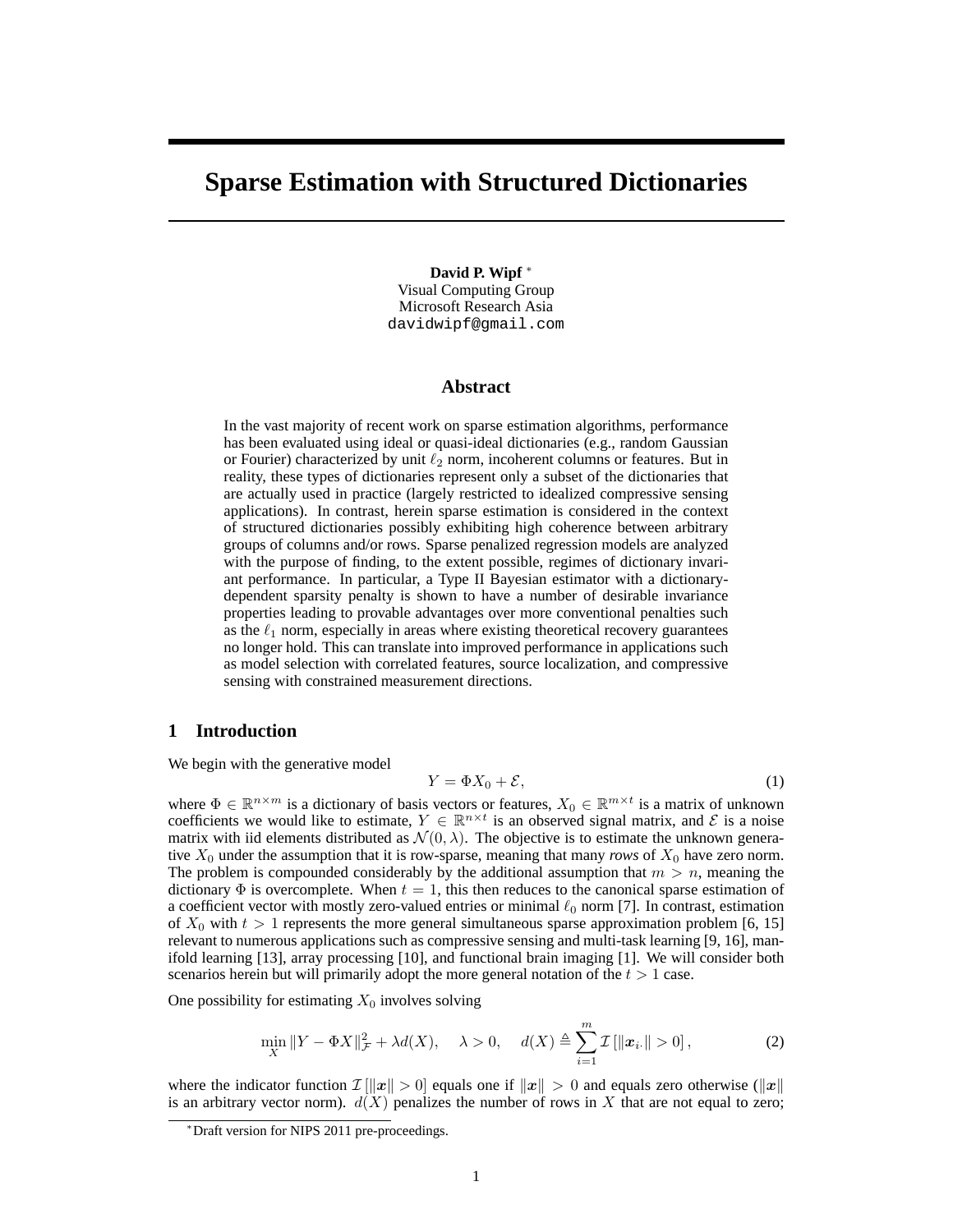for nonzero rows there is no additional penalty for large magnitudes. Moreover, it reduces to the  $\ell_0$ norm when  $t = 1$ , i.e.,  $d(x) = ||x||_0$ , or a count of the nonzero elements in the vector x. Note that to facilitate later analysis, we define  $x_i$  as the *i*-th column of matrix X while  $x_i$  represents the *i*-th row. For theoretical inquiries or low-noise environments, it is often convenient to consider the limit as  $\lambda \to 0$ , in which case (2) reduces to

$$
\min_{X} d(X), \qquad \text{s.t. } \Phi X_0 = \Phi X. \tag{3}
$$

Unfortunately, solving either (2) or (3) involves a combinatorial search and is therefore not tractable in practice. Instead, a family of more convenient sparse penalized regression cost functions are reviewed in Section 2. In particular, we discuss conventional *Type I* sparsity penalties, such as the  $\ell_1$ norm and the  $\ell_{1,2}$  mixed norm, and a *Type II* empirical Bayesian alternative characterized by dictionary dependency. When the dictionary  $\Phi$  is incoherent, meaning the columns are roughly orthogonal to one another, then certain Type I selections are well-known to produce good approximations of  $X_0$ via efficient implementations. However, as discussed in Section 3, more structured dictionary types can pose difficulties. In Section 4 we analyze the underlying cost functions of Type I and Type II, and demonstrate that the later maintains several properties that suggest it will be robust to highly structured dictionaries. Brief empirical comparisons are presented in Section 5.

# **2 Estimation via Sparse Penalized Regression**

Directly solving either (2) or (3) is intractable, so a variety of approximate methods have been proposed. Many of these can be viewed simply as regression with a sparsity penalty convenient for optimization purposes. The general regression problem we consider here involves solving

$$
\min_{X} \|Y - \Phi X\|_{\mathcal{F}}^2 + \lambda g(X),\tag{4}
$$

where g is some penalty function of the row norms. Type I methods use a separable penalty of the form

$$
g^{(I)}(X) = \sum_{i} h\left(\|\bm{x}_{i\cdot}\|_{2}\right),\tag{5}
$$

where h is a non-decreasing, typically concave function.<sup>1</sup> Common examples include  $h(z)$  =  $z^p, p \in (0, 1]$  [11] and  $h(z) = \log(z + \alpha), \alpha \ge 0$  [4]. The parameters p and  $\alpha$  are often heuristically selected on an application-specific basis. In contrast, Type II methods, with origins as empirical Bayesian estimators, implicitly utilize a more complicated penalty function that can only be expressed in a variational form [18]. Herein we will consider the selection

$$
g^{(II)}\left(X\right) \triangleq \min_{\Gamma \succeq 0} \text{Tr}\left[X^T \Gamma^{-1} X\right] + t \log\left|\alpha I + \Phi \Gamma \Phi^T\right|, \quad \alpha \ge 0,\tag{6}
$$

where Γ is a diagonal matrix of non-negative variational parameters [14, 18]. While less transparent than Type I, it has been shown that (6) is a concave non-decreasing function of each row norm of  $X$ , hence it promotes row sparsity as well. Moreover, the dictionary-dependency of this penalty appears to be the source of some desirable invariance properties as discussed in Section 4. Analogous to (3), for analytical purposes all of these methods can be reduced as  $\lambda \to 0$  to solving

$$
\min_{X} g(X) \qquad \text{s.t. } \Phi X_0 = \Phi X. \tag{7}
$$

#### **3 Structured Dictionaries**

It is now well-established that when the dictionary  $\Phi$  is constructed with appropriate randomness, e.g., iid Gaussian entries, then for certain choices of g, in particular the convex selection  $g(X)$  $\sum_{i} ||x_i||_2$  (which represents a generalization of the  $\ell_1$  vector norm to row-sparse matrices), we can expect to recover  $X_0$  exactly in the noiseless case or to close approximation otherwise. This assumes that  $d(X_0)$  is sufficiently small relative to some function of the dictionary coherence or a related measure. However, with highly structured dictionaries these types of performance guarantees completely break down.

<sup>&</sup>lt;sup>1</sup>Other row norms, such as the  $\ell_{\infty}$ , have been considered as well but are less prevalent.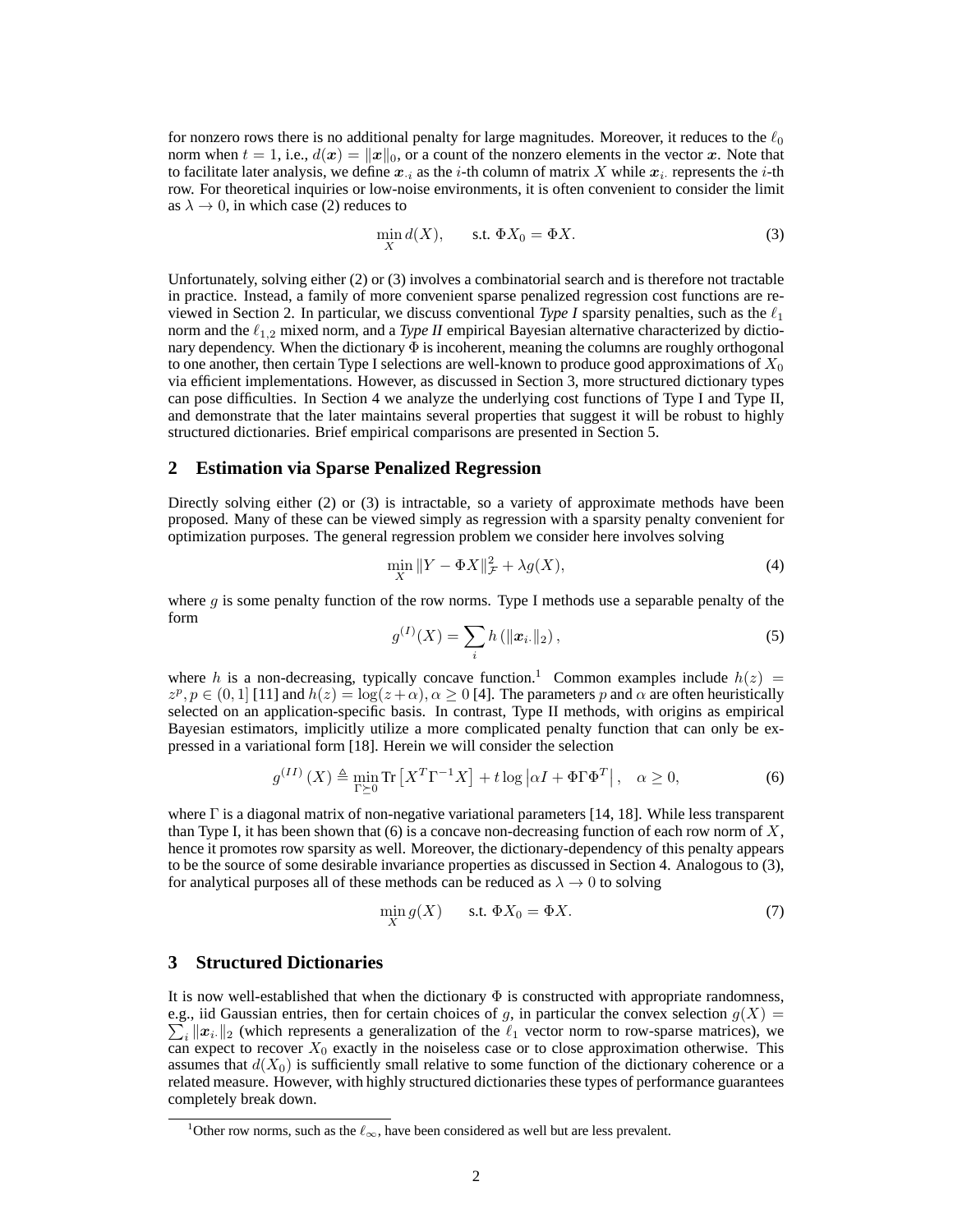At the most basic level, one attempt to standardize structured dictionaries is by utilizing some form of column normalization as a pre-processing step. Most commonly, each column is scaled such that it has unit  $\ell_2$  norm. This helps ensure that no one column is implicitly favored over another during the estimation process. However, suppose our observation matrix is generated via  $Y = \Phi X_0$ , where  $\Phi = \tilde{\Phi}D + \sigma ab^T$ ,  $\tilde{\Phi}$  is some well-behaved, incoherent dictionary, D is a diagonal matrix, and  $\sigma ab^T$ represents a rank one adjustment. If we apply column normalization to remove the effect of  $D$ , the resulting scale factors will be dominated by the rank one term when  $\sigma$  is large. But if we do not column normalize, then  $D$  can completely bias the estimation results.

In general, if our given dictionary is effectively  $W\tilde{\Phi}D$ , with W an arbitrary invertible matrix that scales and correlates rows, and  $\overline{D}$  diagonal, the combined effect can be severely disruptive. As an example from neuroimaging, the MEG/EEG source localization problem involves estimating sparse neural current sources within the brain using sensors placed near the surface of the scalp. The effective dictionary or forward model is characterized by highly correlated rows (because the sensors are physically constrained to be near one another) and columns with drastically different scales (since deep brain sources produce much weaker signals at the surface than superficial ones). More problematic is the situation where  $\Phi = \tilde{\Phi} S$ , since an unrestricted matrix S can introduce arbitrary coherence structure between individual or groups of columns in Φ, meaning the structure of  $\Phi$  is now arbitrary regardless of how well-behaved the original  $\Phi$ .

# **4 Analysis**

We will now analyze the properties of both Type I and Type II cost functions when coherent or highly structured dictionaries are present. Ideally, we would like to arrive at algorithms that are invariant, to the extent possible, to dictionary transformations that would otherwise disrupt the estimation efficacy. For simplicity, we will primarily consider the noiseless case, although we surmise that much of the underlying intuition carries over into the noiseless domain. This strategy mirrors the progression in the literature of previous sparse estimation theory related to the  $\ell_1$  norm [3, 7, 8]. All proofs have been deferred to the Appendix, with some details omitted for brevity.

#### **4.1 Invariance to** W **and** D

We will first consider the case where the observation matrix is produced via  $Y = \Phi X_0 = W \tilde{\Phi} D X_0$ . Later in Sections 4.2 and 4.3 we will then address the more challenging situation where  $\Phi = \Phi S$ .

**Lemma 1.** Let W denote an arbitrary full-rank  $n \times n$  matrix and D an arbitrary full-rank  $m \times m$ diagonal matrix. Then with  $\alpha \rightarrow 0$ , the Type II optimization problem

$$
\min_{X} g^{(II)}(X) \qquad \text{s.t. } W\widetilde{\Phi}DX_0 = W\widetilde{\Phi}DX \tag{8}
$$

is invariant to W and D in the sense that if  $X^*$  is a global (or local) minimum to (8), then  $D^{-1}X^*$ is a global (or local) minimum when we optimize  $g^{(II)}(X)$  subject to the constraint  $\tilde{\Phi}X_0 = \tilde{\Phi}X$ .

Therefore, while switching between  $\Phi = W \widetilde{\Phi} D$  and  $\Phi = \widetilde{\Phi}$  may influence the initialization and possibly the update rules of a particular Type II algorithm, it does not fundamentally alter the underlying cost function. In contrast, Type I methods do not satisfy this invariance. Invariance is preserved with a W factor in isolation. Likewise, inclusion of a D factor alone with column normalization leads to invariance. However, inclusion of both  $W$  and  $D$  together can be highly disruptive.

Note that for improving Type I performance, it is not sufficient to apply some row decorrelating and normalizing  $\hat{W}^{-1}$  to  $\Phi$  and then column normalize with some  $\hat{D}^{-1}$ . This is because the application of  $\hat{D}^{-1}$  will disrupt the effects of  $\hat{W}^{-1}$ . But one possibility to compensate for dictionary structure is to jointly learn a  $\hat{W}^{-1}$  and  $\hat{D}^{-1}$  that produces a  $\Phi$  satisfying: (i)  $\Phi \Phi^T = CI$  (meaning rows have a constant  $\ell_2$  norm of C and are uncorrelated, (ii)  $\|\phi_{i}\|_2 = 1$  for all i. Up to irrelevant scale factors, a unique such transformation will always exist. In Section 5 we empirically demonstrate that this can be a highly effective strategy for improving the performance of Type I methods. However, as a final point, we should mention that the invariance Type II exhibits towards  $W$  and  $D$  (or any corrected form of Type I) will no longer strictly hold once noise is added.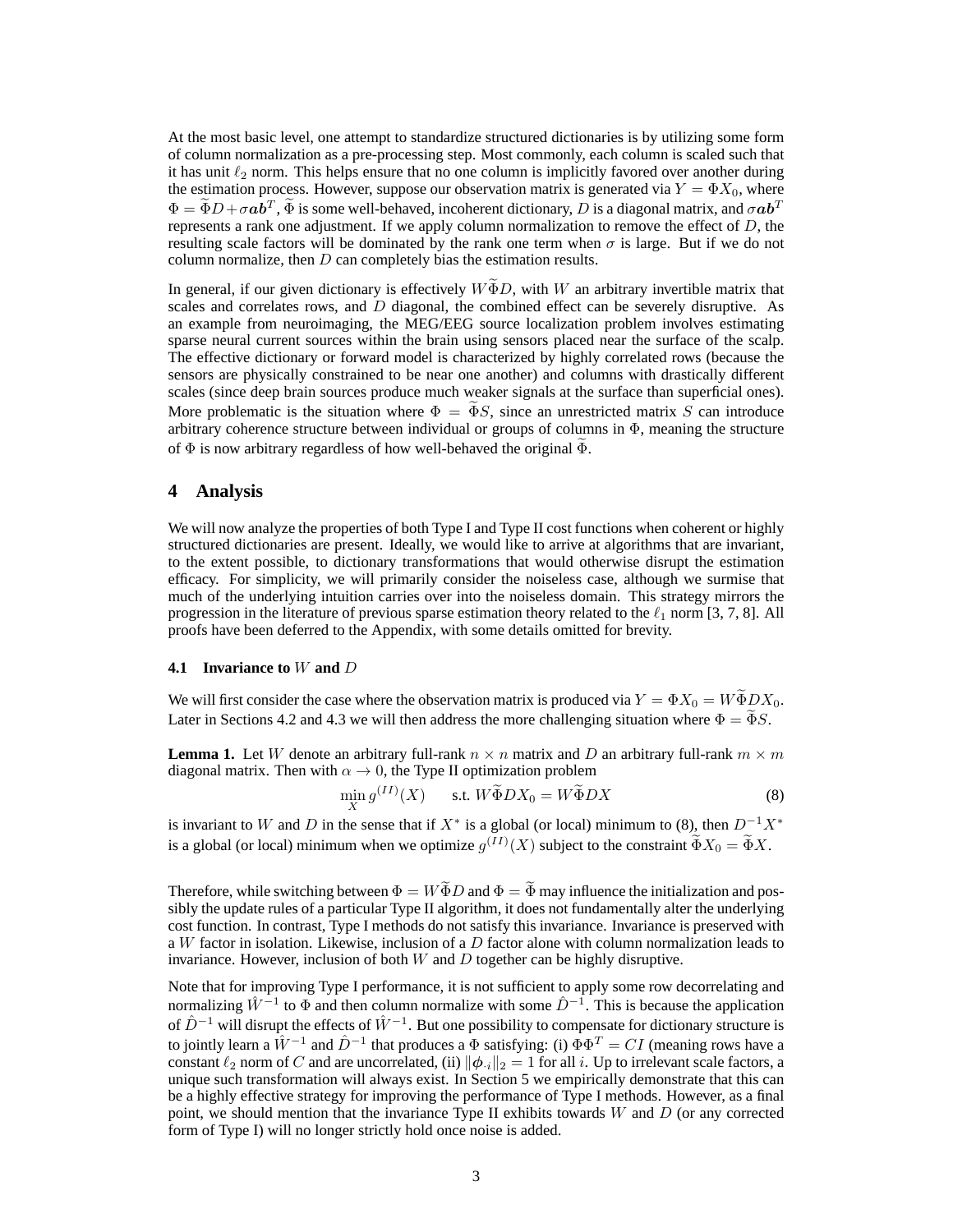#### **4.2 Invariance to** S**: The** t > 1 **Case (Simultaneous Sparse Approximation)**

We now turn to the potentially more problematic scenario with  $\Phi = \tilde{\Phi} S$ . We will assume that S is arbitrary with the only restriction being that the resulting  $\Phi$  satisfies spark $[\Phi] = n + 1$ , where matrix spark quantifies the smallest number of linearly dependent columns [7]. Consequently, the spark condition is equivalent to saying that each  $n \times n$  sub-matrix of  $\Phi$  is full rank. This relatively weak assumption is adopted for simplicity; in many cases it can be relaxed.

**Lemma 2.** Let  $\Phi$  be an arbitrary dictionary with spark  $[\Phi] = n + 1$  and  $X_0$  a coefficient matrix with  $d(X_0) < n$ . Then there exists a constant  $\rho > 0$  such that the optimization problem (7), with  $g(X) =$  $g^{(II)}(X)$  and  $\alpha \to 0$ , has no local minima and a unique, global solution at  $X_0$  if  $(\mathbf{x}_0)$ <sup>T</sup><sub>i</sub>.  $\frac{1}{i\cdot} \left(\boldsymbol{x}_0\right)_j \ \leq \rho$ for all  $i \neq j$  (i.e., the nonzero rows of  $X_0$  are below some correlation threshold). Also, if we enforce exactly zero row-wise correlations, meaning  $\rho = 0$ , then a minimizing solution  $X^*$  will satisfy  $||x_i^*||_2 = ||(x_0)_i||_2$  for all i (i.e., a matching row-sparsity support), even for  $d(X_0) \geq n$ . This solution will be unique whenever  $\Phi X_0 X_0^T \Phi = \Phi \Gamma \Phi^T$  has a unique solution for some non-negative, diagonal  $\Gamma$ .<sup>2</sup>

**Corollary 1.** There will always exist dictionaries  $\Phi$  and coefficients  $X_0$ , consistent with the conditions from Lemma 2, such that the optimization problem (7) with any possible  $g(X)$  of the form  $g^{(I)}(X) = \sum_i h(|x_i|_2)$  will have minimizing solutions not equal to  $X_0$  (with or without column normalization).

In general, Lemma 2 suggests that for estimation purposes uncorrelated rows in  $X_0$  can potentially compensate for troublesome dictionary structure, and together with Corollary 1 it also describes a potential advantage of Type II over Type I. Of course this result only stipulates sufficient conditions for recovery that are certainly not necessary, i.e., effective sparse recovery is possible even with correlated rows (more on this below). We also emphasize that the final property of Lemma 2 implies that the row norms of  $X_0$  (and therefore the row-sparsity support) can still be recovered even up to the extreme case of  $d(X_0) = m > n$ . While this may seem surprising at first, especially since even brute force minimization of (3) can not achieve a similar feat, it is important to keep in mind that (3) is blind to the correlation structure of  $X_0$ . Although Type II does not explicitly require any such structure, it is able to outperform (3) by implicitly leveraging this structure when the situation happens to be favorable. While space prevents a full treatment, in the context of MEG/EEG source estimation, we have successfully localized 500 nonzero sources (rows) using a  $100 \times 1000$  dictionary.

However, what about the situation where strong correlations do exist between the nonzero rows of  $X_0$ ? A couple things are worth mentioning in this regard. First, Lemma 2 can be strengthened considerably via the expanded optimization problem:  $\min_{X,B} g^{(II)}(X)$  s.t.  $\Phi X_0 = \Phi X B$ , which achieves a result similar to Lemma 2 but with a weaker correlation condition (although the rownorm recovery property is lost). Secondly, in the case of perfect correlation between rows (the hardest case), the problem reduces to an equivalent one with  $t = 1$ , i.e., it exactly reduces to the canonical sparse recovery problem. We address this situation next.

#### **4.3 Invariance to** S**: The** t = 1 **Case (Standard Sparse Approximation)**

This section considers the  $t = 1$  case, meaning  $Y = y$  and  $X_0 = x_0$  are now vectors. For convenience, we define  $X(S, \mathcal{P})$  as the set of all coefficient vectors in  $\mathbb{R}^m$  with support (or nonzero coefficient locations) specified by the index set  $S \subset \{1, \ldots, m\}$  and sign pattern given by  $\mathcal{P} \in$  ${-1, +1}^{|S|}$  (here the  $|\cdot|$  operator denotes the cardinality of a set).

**Lemma 3.** Let  $\Phi$  be an arbitrary dictionary with spark  $[\Phi] = n + 1$ . Then for any  $\mathcal{X}(\mathcal{S}, \mathcal{P})$  with  $|S| < n$ , there exists a non-empty subset  $\overline{X} \subset X(S, \overline{P})$  (with nonzero Lebesgue measure), such that if  $x_0 \in \overline{X}$ , the Type II minimization problem

$$
\min_{\mathbf{x}} g^{(II)}(\mathbf{x}) \qquad \text{s.t. } \Phi \mathbf{x}_0 = \Phi \mathbf{x}, \alpha \to 0 \tag{9}
$$

will have a unique minimum and it will be located at  $x_0$ .

<sup>&</sup>lt;sup>2</sup>See Appendix for more details about this condition. In most situations, it will hold if  $m < n(n + 1)/2$ , and likely for many instances with  $m$  even greater than this.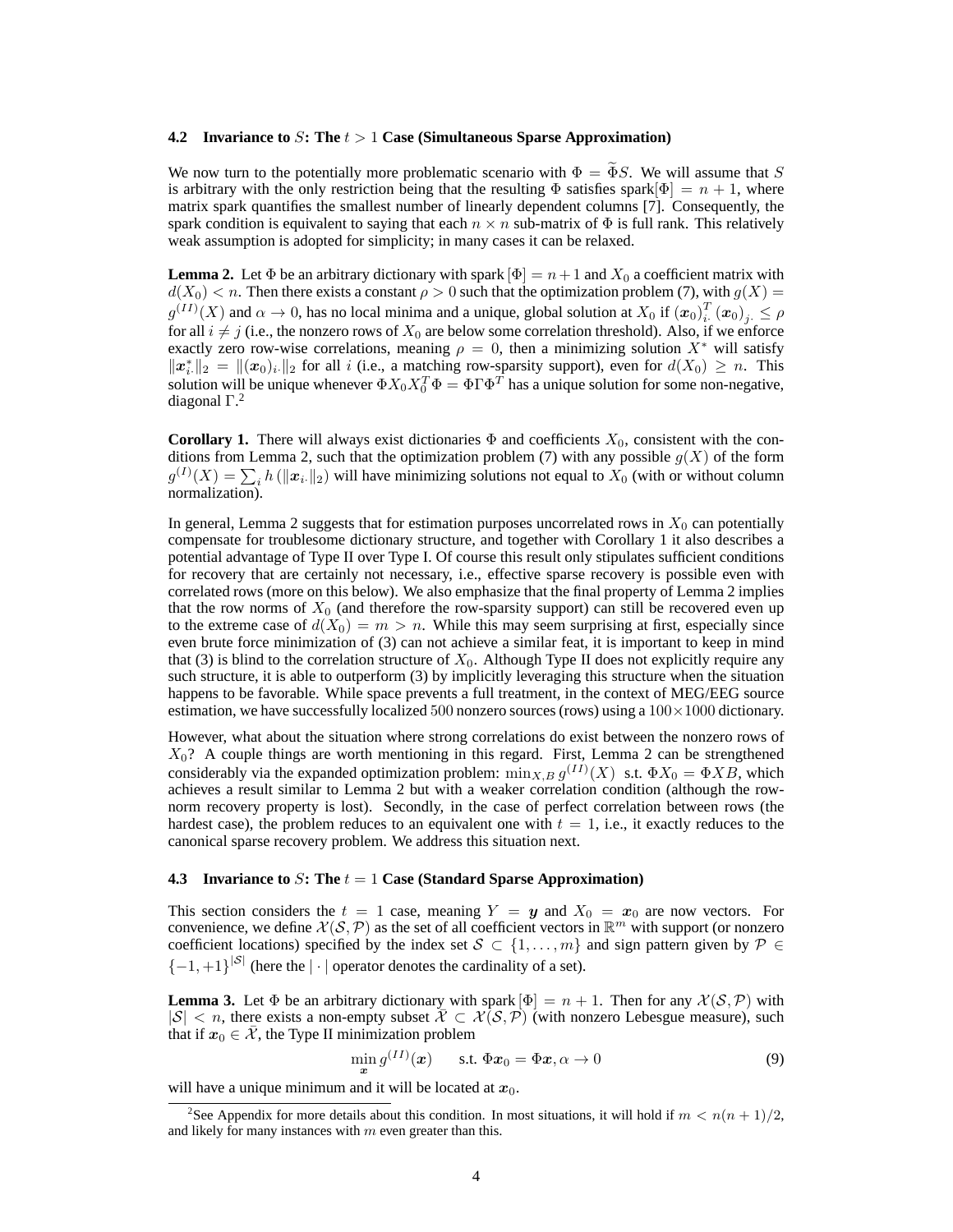This Lemma can be obtained with a slight modification of results in [18]. In other words, no matter how poorly structured a particular dictionary is with regard to a given sparsity profile, there will always be sparse coefficients we are guaranteed to recover (provided we utilize a convergent algorithm). In contrast, an equivalent claim can not be made for Type I:

**Lemma 4.** Given an arbitrary Type I penalty  $g^{(I)}(x) = \sum_i h(|x_i|)$ , with h a fixed, non-decreasing function, there will always exist a dictionary  $\Phi$  (with or without normalized columns) and set  $\mathcal{X}(\mathcal{S}, \mathcal{P})$  such that for any  $x_0 \in \mathcal{X}(\mathcal{S}, \mathcal{P})$ , the problem

$$
\min_{\boldsymbol{x}} g^{(I)}(\boldsymbol{x}) \qquad \text{s.t. } \Phi \boldsymbol{x}_0 = \Phi \boldsymbol{x} \tag{10}
$$

will not have a unique minimum located at  $x_0$ .

This can happen because the global minimum does not equal  $x_0$  and/or because of the presence of local minima. Of course this does not necessarily imply that a particular Type I algorithm will fail. For example, even with multiple minima, an appropriate optimization strategy could conceivably still locate an optimum that coincides with  $x_0$ . While it is difficult to analyze all possible algorithms, we can address one influential variety based on iterative reweighted  $\ell_1$  minimization [4, 18]. Here the idea is that if  $h$  is concave and differentiable, then a convergent means of minimizing (10) is to utilize a first-order Taylor series approximation of  $g^{(I)}(\bm{x})$  at some point  $\hat{\bm{x}}$ . This leads to an iterative procedure where at each step we must first compute  $h'_i \triangleq dh(z)/dz|_{z=|\hat{x}_i|}$  and then minimize  $\sum_i h'_i |x_i|$  subject to  $\Phi x_0 = \Phi x$  to update  $\hat{x}$ . This method produces a sparse estimate at each iteration and is guaranteed to converge to a local minima (or stationary point) of (10). However, this solution may be suboptimal in the following sense:

**Corollary 2.** Given an arbitrary  $g^{(1)}(x)$  as in Lemma 4, there will always exist a  $\Phi$  and  $\mathcal{X}(\mathcal{S}, \mathcal{P})$ , such that for any  $x_0 \in \mathcal{X}(\mathcal{S}, \mathcal{P})$ , iterative reweighted  $\ell_1$  minimization will not converge to  $x_0$  when initialized at the minimum  $\ell_1$  norm solution.

Note that this failure does not result from a convergence pathology. Rather, the presence of minima different from  $x_0$  explicitly disrupts the algorithm.

In general, with highly structured dictionaries deviating from the ideal, the global minimum of convex penalties often does not correspond with  $x_0$  as theoretical equivalence results break down. This in turn suggests the use of concave penalty functions to seek possible improvement. However, as illustrated by the following result, even the simplest of sparse recovery problems, that of estimating some  $x_0$  with only one nonzero element using a dictionary with a 1D null-space, Type I can be characterized by problematic local minima with (strictly) concave penalties. For this purpose we define  $\phi_*$  as an arbitrary column of  $\Phi$  and  $\bar{\Phi}_*$  as all columns of  $\Phi$  excluding  $\phi_*$ .

**Lemma 5.** Let h denote a concave, non-decreasing function with  $h'_{max} \triangleq \lim_{z\to 0} dh(z)/dz$  and  $h'_{min} \triangleq \lim_{z \to \infty} dh(z)/dz$ . Also, let  $\Phi$  be a dictionary with unit  $\ell_2$  norm columns and spark  $[\Phi] =$  $m = n + 1$  (i.e., a 1D null-space), and let  $x_0$  satisfy  $||x_0||_0 = 1$  with associated  $\phi_*$ . Then the Type I problem (10) can have multiple local minima if

$$
\frac{h'_{max}}{h'_{min}} > \|\bar{\Phi}_*^{-1}\phi_*\|_1.
$$
\n(11)

This result has a very clear interpretation related to how dictionary coherence can potentially disrupt even the most rudimentary of estimation tasks. The righthand side of (11) is bounded from below by 1, which is approached whenever one or more columns in some  $\bar{\Phi}_*$  are similar to  $\phi_*$  (i.e., coherent). Thus, even the slightest amount of curvature (or strict concavity) in  $h$  can lead to the inequality being satisfied when highly coherent columns are present. While obviously with  $h(z) = z$  this will not be an issue (consistent with the well-known convexity of the  $\ell_1$  problem), for many popular non-convex penalties, this gradient ratio may be large relative to the righthand side, indicating that local minima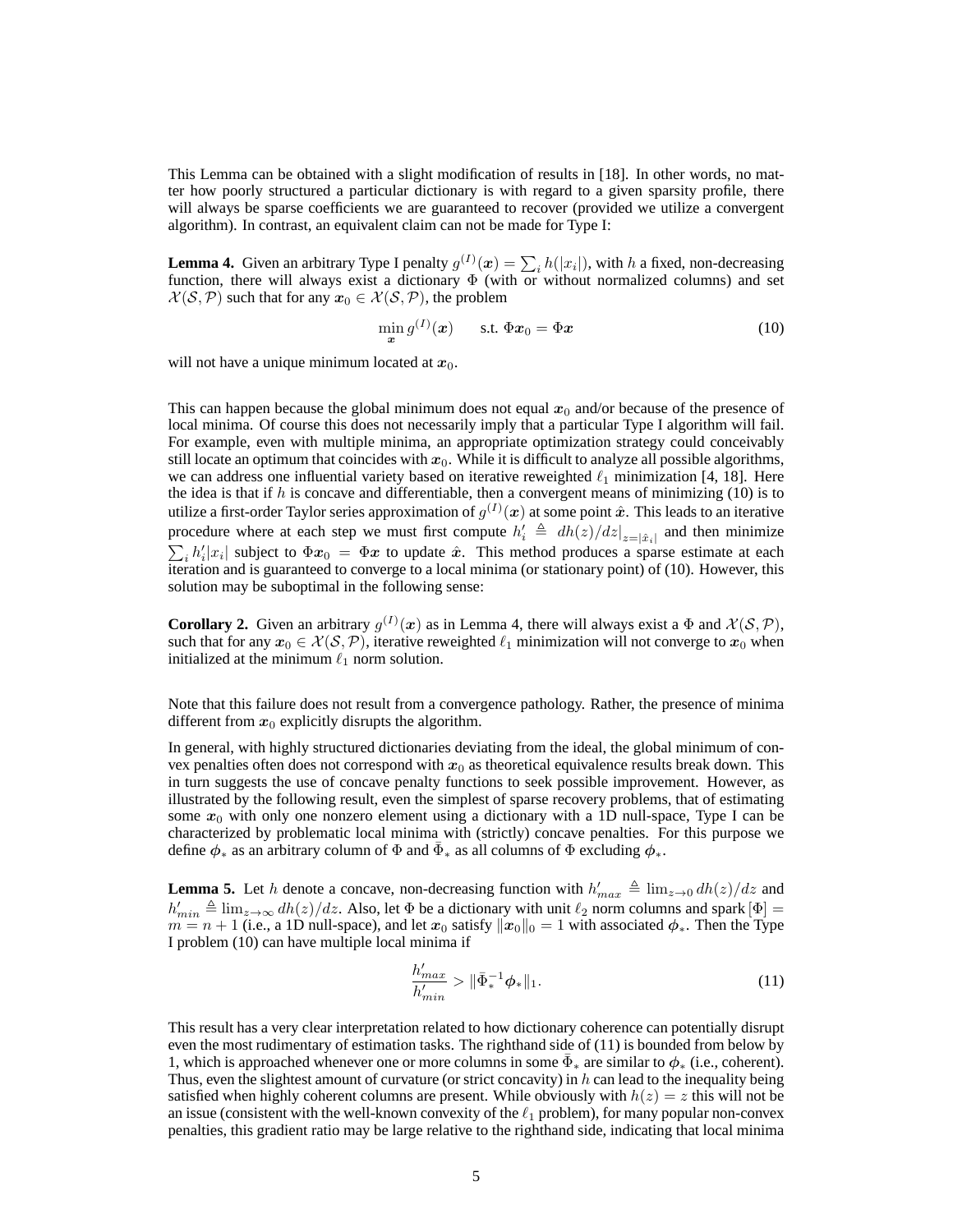are always possible. For example, with the  $h(z) = \log(z + \alpha)$  selection from [4]  $h'_{min} \to 0$  for all  $\alpha$ while  $h'_{max} \to 1/\alpha$ . We note that Type II has provably no local minima in this regime (this follows as a special case of Lemma 3). Of course the point here is not that Type I algorithms are incapable of solving simple problems with  $||x_0||_0 = 1$  (and any iterative reweighted  $\ell_1$  scheme will succeed on the first step anyway). Rather, Lemma 5 merely demonstrates how highly structured dictionaries can begin to have negative effects on Type I, potentially more so than with Type II, even on trivial tasks. The next section will empirically explore this conjecture.

# **5 Empirical Results**

We now present two simulation examples illustrating the potential benefits of Type II with highly structured dictionaries. In the first experiment, the dictionary represents an MEG leadfield, which at a high level can be viewed as a mapping from the electromagnetic (EM) activity within  $m$  brain voxels to n sensors placed near the scalp surface. Computed using Maxwell's equations and a spherical shell head model [12], the resulting  $\Phi$  is characterized by highly correlated rows, because the small scalp surface requires that sensors be placed close together, and vastly different column norms, since the EM field strength drops off rapidly for deep brain sources. These effects are well represented by a dictionary such as  $\Phi = W \Phi D$  as discussed previously. Figure 1 (*Left*) displays trial-averaged results comparing Type I algorithms with Type II using such an MEG leadfield dictionary. Data generation proceeded as follows: We produce  $\Phi$  by choosing 50 random sensor locations and 100 random voxels within the brain volume. We then create a coefficient matrix  $X_0$  with  $t = 5$  columns and  $d(X_0)$ an experiment-dependent parameter. Nonzero rows of  $X_0$  are drawn iid from a unit Gaussian distribution. The observation matrix is then computed as  $Y = \Phi X_0$ . We run each algorithm and attempt to estimate  $X_0$ , calculating the probability of success averaged over 200 trials as  $d(X_0)$  is varied from 10 to 50. We compared Type II, implemented via a simple iterative reweighted  $\ell_2$  approach, with two different Type I schemes. The first is a homotopy continuation method using the Type I penalty  $g^{(I)}(X) = \sum_i \log(\|\mathbf{x}_i\|_2^2 + \alpha)$ , where  $\alpha$  is gradually reduced to zero during the estimation process [5]. We have often found this to be the near optimal Type I approach on a variety empirical tests. Secondly, we used the standard mixed-norm penalty  $g^{(I)}(X) = ||X||_{1,2} = \sum_i ||x_i||_2$ , which leads to a convex minimization problem that generalizes basis pursuit (or the lasso), to the  $t > 1$ domain [6, 10].

While Type II displays invariance to  $W$ - and  $D$ -like transformations, Type I methods do not. Consequently, we examined two dictionary-standardization methods for Type I. First, we utilized basic  $\ell_2$  column normalization, without which Type I will have difficulty with the vastly different column scalings of  $\Phi$ . Secondly, we developed an algorithm to learn a transformed dictionary  $\bar{U}\Phi\Pi$ , with U arbitrary,  $\Pi$  diagonal, such that the combined dictionary has uncorrelated, unit  $\ell_2$  norm rows, and unit  $\ell_2$  norm columns (as discussed in Section 4.1). Figure  $1(left)$  contains results from all of these variants, where it is clear that some compensation for the dictionary structure is essential for good recovery performance. We also note that Type II still outperforms Type I in all cases, suggesting that even after transformation of the latter, there is still residual structure in the MEG leadfield being exploited by Type II. This is a very reasonable assumption given that  $\Phi$  will typically have strong column-wise correlations as well, which are more effectively modeled by right multiplication by some S. As a final point, the Type II success probability does not go to zero even when  $d(X_0) = 50$ , implying that in some cases it is able to find a number of nonzeros equal to the number of rows in Φ. This is possible because even with only  $t = 5$  columns, the nonzero rows of  $X_0$  display somewhat limited sample correlation, and so exact support recovery is still possible. With  $t > 5$  these sample correlations can be reduced further, allowing consistent support recovery when  $d(X_0) > n$  (not shown).

To further test the ability of Type II to handle structure imposed by some  $\Phi S$ , we performed a second experiment with explicitly controlled correlations among groups of columns. For each trial we generated a  $50 \times 100$  Gaussian iid dictionary  $\Phi$ . Correlations were then introduced using a block-diagonal S with  $4 \times 4$  blocks created with iid entries drawn from a uniform distribution (between 0 and 1). The resulting  $\Phi = \tilde{\Phi} S$  was then scaled to have unit  $\ell_2$  norm columns. We then generated a random  $x_0$  vector ( $t = 1$  case) using iid Gaussian nonzero entries with  $d(x_0)$ varied from 10 to 25 (with  $t = 1$ , we cannot expect to recover as many nonzeros as when  $t = 5$ ). Signal vectors are computed as  $y = \Phi x_0$  or, for purposes of direct comparison with a canonical iid dictionary,  $y = \tilde{\Phi}x_0$ . We evaluated Type II and the Type I iterative reweighted  $\ell_1$  minimization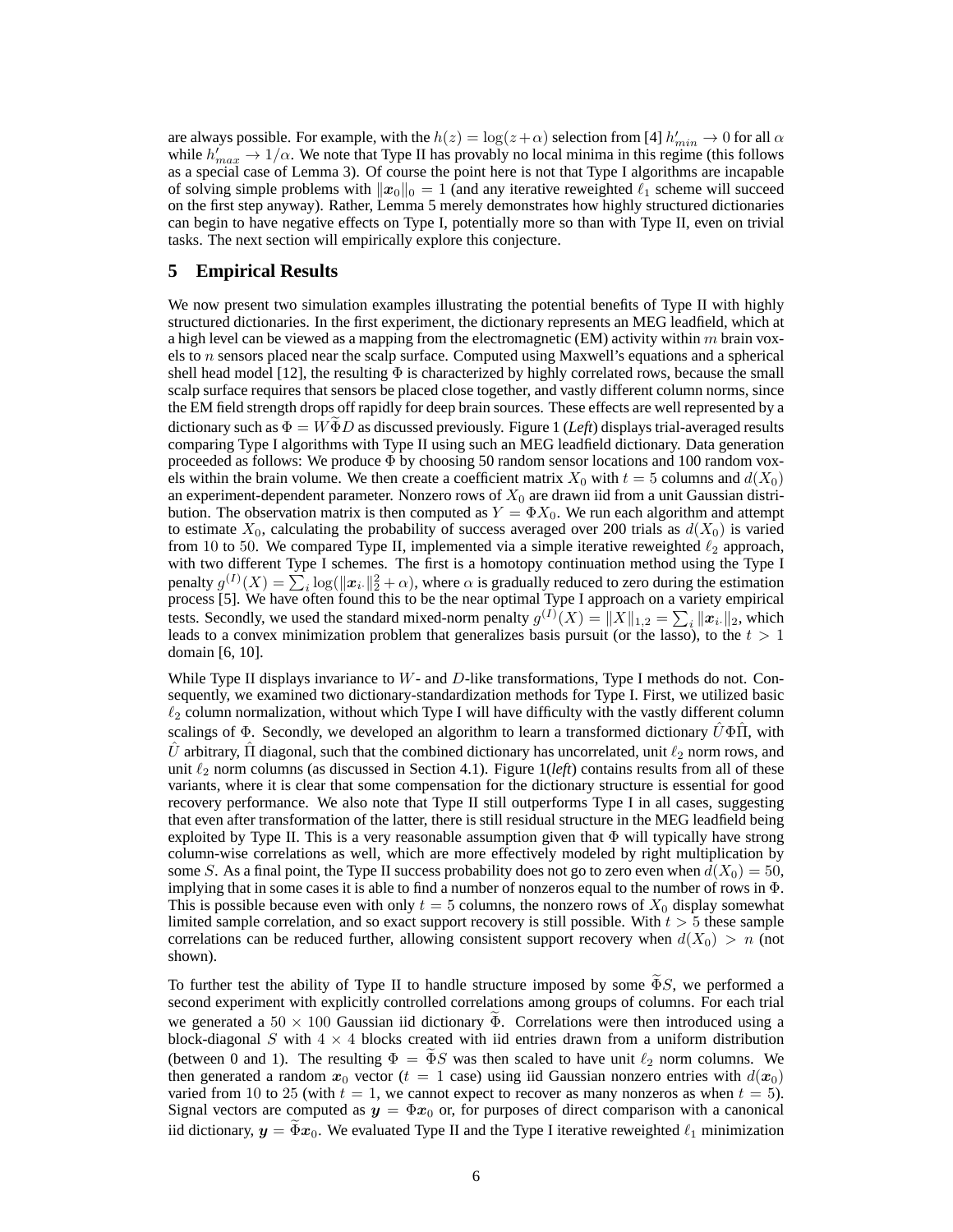method from [4], which is guaranteed to do as well or better than standard  $\ell_1$  norm minimization. Trial-averaged results using both  $\Phi$  and  $\Phi$  are shown in Figure 1(*right*), where it is clear that while Type II performance is essentially unchanged, Type I performance degrades substantially.



Figure 1: *Left*: Probability of success recovering coefficient matrices with varying degrees of rowsparsity using an MEG leadfield as the dictionary. Two Type I methods were compared, a homotopy continuation method from [5] and a version of basis pursuit extended to the simultaneous sparse approximation problem by minmizing the  $\ell_{1,2}$  mixed norm [6, 10]. Type I methods were compared using standard ℓ<sup>2</sup> column normalization and a learned invariance transformation. *Right*: Probability of success recovering sparse vectors using a Gaussian iid dictionary  $\Phi$  and a coherent dictionary  $\Phi$ with clustered columns. The Type I method was the interactive reweighted  $\ell_1$  algorithm from [4].

# **6 Conclusion**

When we are free to choose the basis vectors of an overcomplete signal dictionary, the sparse estimation problem is supported by strong analytical and empirical foundations. However, there are many applications where physical restrictions or other factors impose rigid constraints on the dictionary structure such that the assumptions of theoretical recovery guarantees are violated. Examples include model selection problems with correlated features, source localization, and compressive sensing with constrained measurement directions. This can have significant consequences depending on how the estimated coefficients will ultimately be utilized. For example, in the source localization problem, correlated dictionary columns may correspond with drastically different regions (e.g., brain areas), so recovering the exact sparsity profile can be important. Ideally we would like our recovery algorithms to display invariance, to the extent possible, to the actual structure of the dictionary. With typical Type I sparsity penalties this can be a difficult undertaking; however, with the natural dictionary dependence of the Type II penalty, to some extent it appears this structure can be accounted for, leading to more consistent performance across dictionary types.

# **Appendix**

Here we provide brief proofs of several results from the paper. Some details have been omitted for space considerations.

*Proof of Lemma 1*: First we address invariance with respect to W. Obviously the equality constraint is unaltered by a full rank W, so it only remains to check that the dictionary-dependent penalty  $g^{(II)}$  is invariant. However, since by standard determinant relationships  $\log |W\tilde{\Phi}D\Gamma D\tilde{\Phi}^T W^T|$  =  $\log |W| |\tilde{\Phi} D \Gamma D \tilde{\Phi}^T| |W^T| = \log |\tilde{\Phi} D \Gamma D \tilde{\Phi}^T| + C$ , where C is an irrelevant constant for optimization purposes, this point is established. With respect to D, we re-parameterize the problem by defining  $\widetilde{X} \triangleq DX$  and  $\widetilde{\Gamma} \triangleq D\Gamma D$ . It is then readily apparent that the penalty (6) satisfies

$$
g^{(II)}\left(X\right) \equiv \min_{\Gamma \succeq 0} \text{Tr}\left[X^T \Gamma^{-1} X\right] + \log\left|\widetilde{\Phi} D \Gamma D \widetilde{\Phi}^T\right| = \min_{\widetilde{\Gamma} \succeq 0} \text{Tr}\left[\widetilde{X}^T \widetilde{\Gamma}^{-1} \widetilde{X}\right] + \log\left|\widetilde{\Phi} \widetilde{\Gamma} \widetilde{\Phi}^T\right|.\tag{12}
$$

So we are effectively solving:  $\min_{\tilde{X}} g^{(II)}(\tilde{X})$  s.t.  $\tilde{\Phi}DX_0 = \tilde{\Phi}\tilde{X}$ .

*Proof of Lemma 2 and Corollary 1*: Minimizing the Type II cost function can be accomplished equivalently by minimizing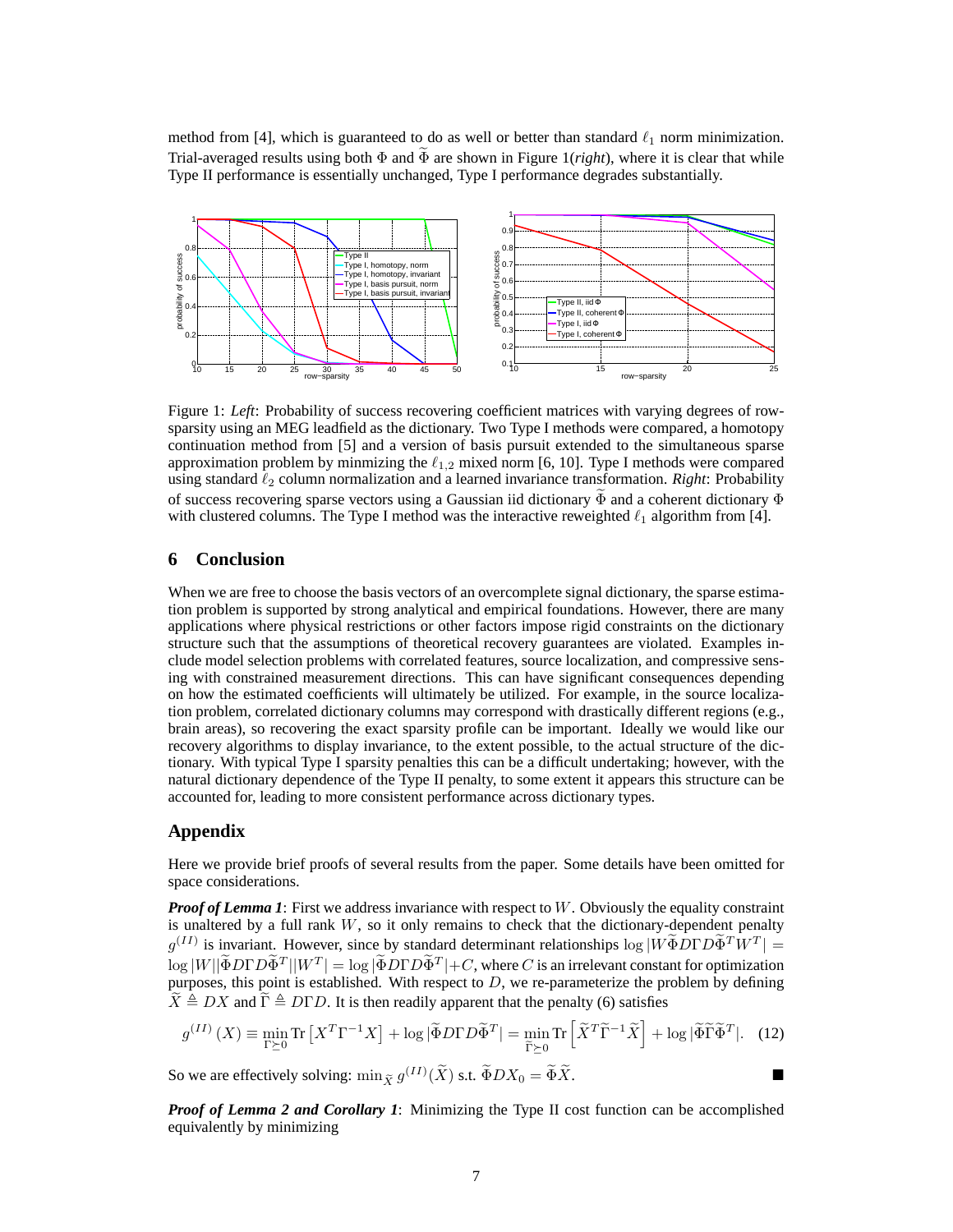$$
\mathcal{L}(\Gamma) \triangleq \text{Tr}\left[\Phi t^{-1} X_0 X_0^T \Phi^T \left(\Phi \Gamma \Phi^T\right)^{-1}\right] + \log |\Phi \Gamma \Phi^T|,\tag{13}
$$

over the non-negative diagonal matrix Γ (this follows from a duality principle in Type II models [18]).  $\mathcal{L}(\Gamma)$  includes an observed covariance  $\Phi t^{-1} X_0 X_0^T \Phi^T$  and a parameterized model covariance  $\Phi \Gamma \Phi^T$ , and is globally minimized with  $\Gamma^* = t^{-1} \text{diag}[X_0 X_0^T]$  [17]. Moreover, if  $\Phi \Gamma^* \Phi^T$  is sufficiently close to  $t^{-1} \Phi X_0 X_0^T \Phi^T$ , meaning the off-diagonal elements of  $X_0 X_0^T$  are not too large, then it can be shown by differentiating along the direction between any arbitrary point  $\Gamma'$  and  $\Gamma^*$  that no local minima exist, leading to the first part of Lemma 2.

Regarding the second part, we now allow  $d(X_0)$  to be arbitrary but require that  $X_0X_0^T$  be diagonal (zero correlations). Using similar arguments as above, it is easily shown that any minimizing solution  $\Gamma^*$  must satisfy  $\Phi \Gamma^* \Phi^T = \Phi t^{-1} X_0 X_0^T \Phi^T$ . This equality can be viewed as  $n(n+1)/2$  linear equations (equal to the number of unique elements in an  $n \times n$  covariance matrix) and m unknowns, namely, the diagonal elements of  $\Gamma^*$ . Therefore, if  $n(n + 1)/2 > m$  this system of equations will typically be overdetermined (e.g., if suitable randomness is present to avoid adversarial conditions) with a unique solution. Moreover, because of the requirement that  $\Gamma$  be non-negative, it is likely that a unique solution will exist in many cases where m is even greater than  $n(n + 1)/2$  [2].

Finally, we address Corollary 1. First, consider the case where  $t = 1$ , so  $X_0 = x_0$ . To satisfy the now degenerate correlation condition, we must have  $d(x_0) = 1$ . Even in this simple regime it can be demonstrated that a unique minimum at  $x_0$  is possible iff  $h(z) = z$  based on Lemma 5 (below) and a complementary result in [17]. So the only Type I possibility is  $h(z) = z$ . A simple counterexample with  $t = 2$  serves to rule this selection out. Consider a dictionary  $\Phi$  and two coefficient matrices given by

$$
\Phi = \begin{bmatrix} \epsilon & \epsilon & 1 & 1 \\ 1 & -1 & 0 & 0 \\ 0 & 0 & \epsilon & -\epsilon \end{bmatrix}, \quad X_{(1)} = \begin{bmatrix} 1 & 1 \\ 1 & -1 \\ 0 & 0 \\ 0 & 0 \end{bmatrix}, \quad X_{(2)} = \begin{bmatrix} 0 & 1 \\ 0 & -1 \\ \epsilon & 0 \\ \epsilon & 0 \end{bmatrix}, \tag{14}
$$

It is easily verified that  $\Phi X_{(1)} = \Phi X_{(2)}$  and that  $X_{(1)} = X_0$ , the maximally row-sparse solution. Computing the Type I cost for each with  $h(z) = z$  gives  $g^{(I)}(X_{(1)}) = 2\sqrt{2}$  and  $g^{(I)}(X_{(2)}) = 2(1 + \epsilon)$ . Thus, if we allow  $\epsilon$  to be small,  $g^{(I)}(X_{(2)}) < g^{(I)}(X_{(1)})$ , so  $X_{(1)} = X_0$ cannot be the minimizing solution. Note that  $\ell_2$  column normalization will not change this conclusion since all columns of Φ have equal norm already.

*Proof of Lemma 4 and Corollary 2*: For brevity, we will assume that h is concave and differentiable, as is typical of most sparsity penalties used in practice (the more general case follows with some additional effort). This of course includes  $h(z) = z$ , which is both concave and convex, and leads to the  $\ell_1$  norm penalty. These results will now be demonstrated using a simple counterexample similar to the one above. Assume we have the dictionary  $\Phi$  from (14), and that  $S = \{1, 2\}$  and  $\mathcal{P} = \{+1, +1\}$ , which implies that any  $x_0 \in \mathcal{X}(\mathcal{S}, \mathcal{P})$  can be expressed as  $x_0 = [\alpha_1, \alpha_2, 0, 0]^T$ , for some  $\alpha_1, \alpha_2 > 0$ . We will now show that with any member from this set, there will not be a unique minimum to the Type I cost at  $x_0$  for any possible concave, differentiable h.

First assume  $\alpha_1 \ge \alpha_2$ . Consider the alternative feasible solution  $\boldsymbol{x}_{(2)} = [(\alpha_1 - \alpha_2), 0, \epsilon \alpha_2, \epsilon \alpha_2]^T$ . To check if this is a local minimum, we can evaluate the gradient of the penalty function  $g^{(I)}(x)$ along the feasible region near  $x_{(2)}$ . Given  $v = [1, 1, -\epsilon, -\epsilon]^T \in Null(\Phi)$ , this can be accomplished by computing  $\partial g^{(1)}(\mathbf{x}_{(2)} + \beta \mathbf{v})/\partial \beta = h'(|\alpha_1 - \alpha_2 + \beta|) + h'(|\beta|) + 2\epsilon h'(|\epsilon \alpha_2 - \epsilon \beta|)$ . In the limit as  $\beta \to 0$  (from the right or left), this expression will always be positive for  $\epsilon < 0.5$  based on the concavity of h. Therefore,  $x_{(2)}$  must be a minimum. By symmetry an equivalent argument can be made when  $\alpha_2 \ge \alpha_1$ . (In the special case where  $\alpha_1 = \alpha_2$ , there will actually exist two maximally sparse solutions, the generating  $x_0$  and  $x_{(2)}$ .) It is also straightforward to verify analytically that iterative reweighted  $\ell_1$  minimization will fail on this example when initialized at the minimum  $\ell_1$ norm solution. It will always become trapped at  $x_{(2)}$  after the first iteration, assuming  $\alpha_1 \ge \alpha_2$ , or a symmetric local minimum otherwise a symmetric local minimum otherwise.

*Proof of Lemma 5*: This result can be shown by examining properties of various gradients along the feasible region, not unlike some of the analysis above, and then bounding the resultant quantity. We defer these details to a later publication.